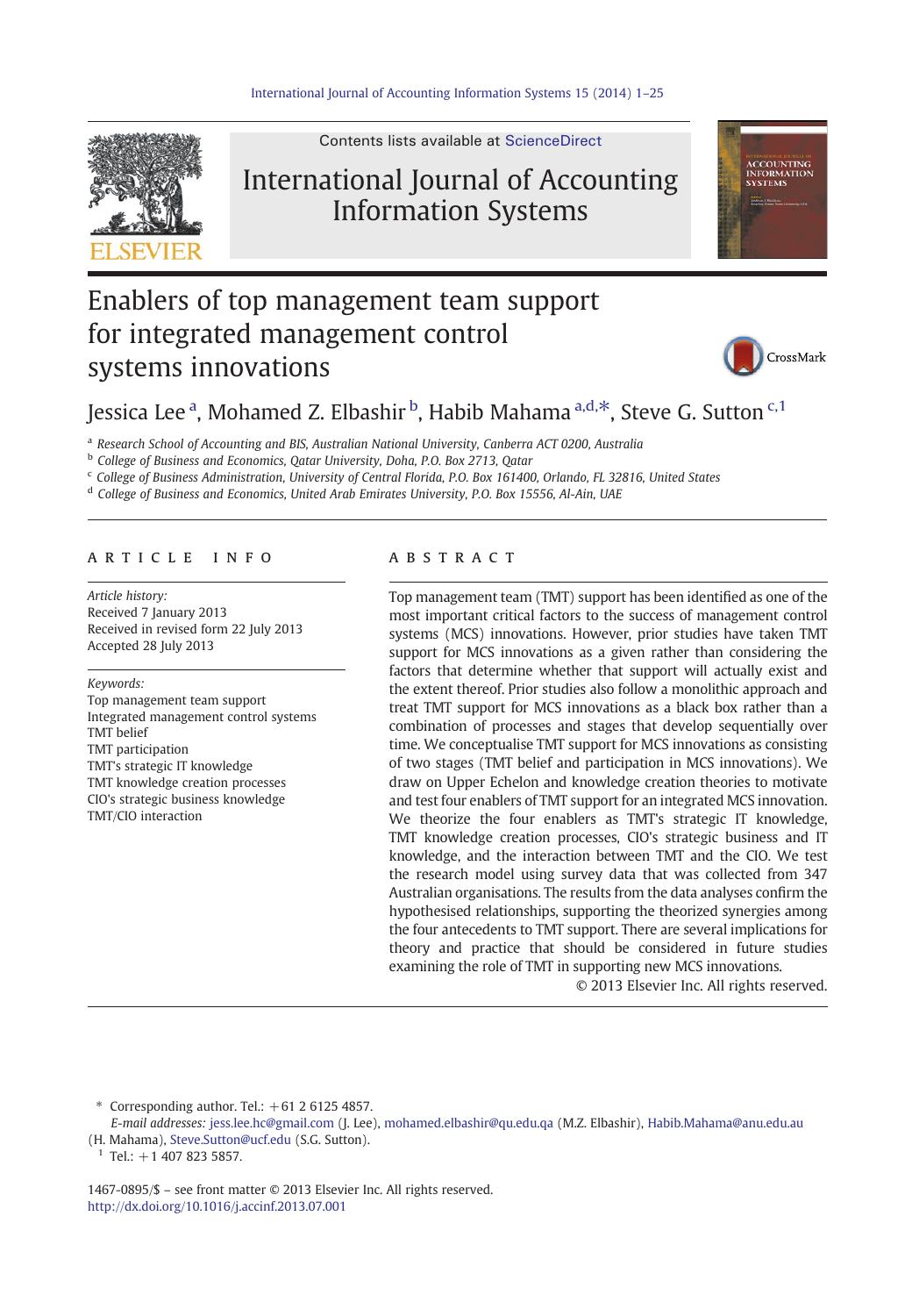### 1. Introduction

The purpose of this study is to examine the enablers of top management team (TMT) members' support for integrated management control systems (MSC) innovations. Since [Johnson and Kaplan's \(1987\)](#page--1-0) publication of "Relevance Lost: the Rise and Fall of Management Accounting", there has been significant attempts at innovating management accounting techniques and controls with the view to regaining practical relevance. More recently, management control innovations have focused on leveraging existing controls by taking advantage of the generative, analytical, and integrative capacity of information technology (IT) to develop integrated management control systems ([Rom and Rohde, 2006;](#page--1-0) [Williams and Williams, 2007;](#page--1-0) [Grabski et al., 2011](#page--1-0)). The focus on "integrated" MCS rather than isolated MCS stems from the well-established view in management accounting literature that the management control systems of organisations do not operate in isolation; rather they are interrelated and work as a package [\(Otley, 1980; Dent, 1990; Chenhall,](#page--1-0) [2003; Malmi and Brown, 2008](#page--1-0)). The central issue in packaging controls through IT-based innovations is their ability to provide useful information through combining complementary management controls as a package. While in principle these innovations offer significant transformative capacities in the management control of organisations, research indicates that there is lower than expected adoption and implementation of these innovations [\(Granlund, 2011\)](#page--1-0). The existing literature suggests that the lower uptake of these innovations is due to lack of top management team (TMT) support. Consequently, this paper focuses on examining the factors that drive TMT support for integrated MCS innovations.

Prior studies indicate that the role of TMT support is crucial for the successful adoption, implementation and use of MCS innovations. For instance, in contingency-based research, TMT leadership and support is one of the important organisational contingencies that determine the design and use of various MCS innovations (see for example, [Cotton et al., 2003; Cavalluzzo and Ittner, 2004; Chenhall, 2004](#page--1-0)). Similarly, the strategic management literature highlights the important role that TMT plays in the design and use of MCS [\(Carpenter](#page--1-0) [et al., 2004; Wilkin and Chenhall, 2010\)](#page--1-0).<sup>2</sup> This line of research attributes the positive relationship between TMT support and the deployment of MCS to the authority and power inherent in TMT [\(Hambrick and Mason,](#page--1-0) [1984; Abernethy et al., 2010\)](#page--1-0). Support by TMT is crucial as that determines the sufficiency of resources (such as finances, time, information and human resources) committed to MCS innovations [\(Anderson and Young,](#page--1-0) [1999; Chenhall, 2004; Naranjo-Gil and Hartmann, 2007](#page--1-0)) and also signals to organisational members what top managers consider strategically important to delivering outcomes.

Given the importance of TMT support for MCS innovation, most prior studies assume that such support will flow naturally and almost certainly for MCS innovation in all cases. Contrary to this, some existing research suggests that the nature and form of TMT support for MCS innovations are built over time and depend on several cognitive, psychological, and contextual factors [\(Hambrick et al., 1993; Lewis et al., 2003](#page--1-0)). Recent studies also show that the level of TMT support for MCS innovations varies across organisations ([Anderson and Young, 1999; Liang et al., 2007\)](#page--1-0). This evidence implies that rather than taking TMT support for MCS innovations as a given, it is essential to investigate and understand the enablers of the support. In doing so, this will enhance the theoretical and empirical links between their assumed reasons of existence and their impact on MCS innovations [\(Shields and Shields, 1998; Chenhall, 2003; Luft and Shields, 2003](#page--1-0)). Identifying the enablers of TMT support for MCS innovation will also help future research to build and test richer research models that link the antecedents of TMT support for MCS to organisational choices and outcomes.

This study makes several contributions to the current MCS literature. The study opens the black box of TMT support for MCS innovations by building and testing a richer model of the drivers of TMT support for MCS innovations. From a pragmatic standpoint, this study informs practitioners and consultants on how to generate TMT support for MCS innovations. By knowing these factors, organisations will be able to enhance them and achieve higher TMT support for integrated MCS innovation.

The structure of the remainder of the paper is as follows. The following section presents the theoretical development of the research model and hypotheses. An overview of the methodology, operationalization of constructs, data analysis, and discussion of results follow. We conclude with a discussion of limitations and implications of the findings for practice and future research.

 $<sup>2</sup>$  Upper echelon literature argues that organisations do not make choices but they are the reflection of its top managers who make</sup> those choices and decisions ([Hambrick and Mason, 1984](#page--1-0)).